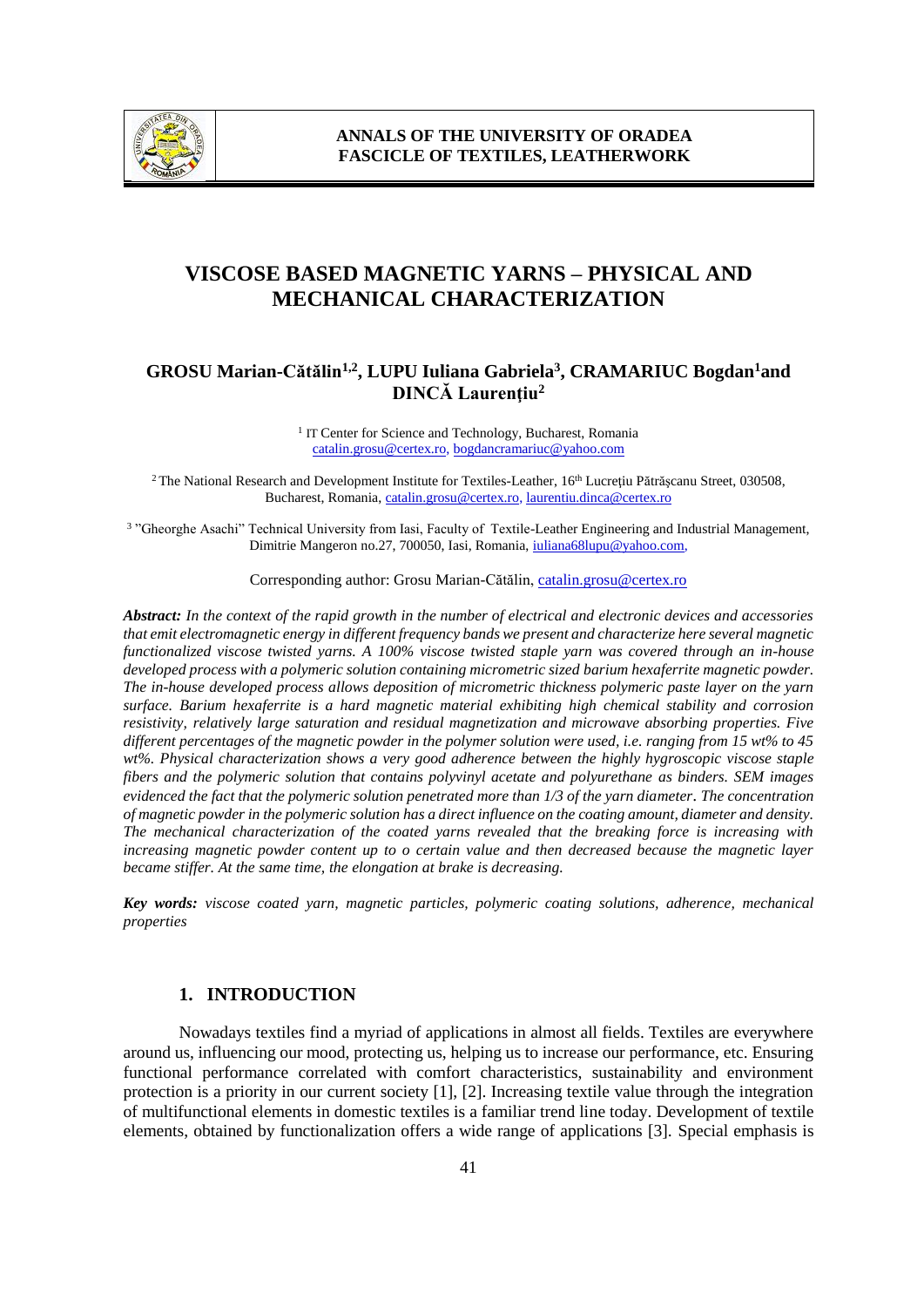

placed nowadays on developing eco and human friendly products which lead to reduced harmful materials consumption from non-renewable resources and minimize the need for landfills.

There is a growing interest in the field of intelligent textiles, which are sensitive to changes in the environment, through a series of features such as: electrical conductivity, photo-luminescence, UV protection, catalytic and antistatic characteristics, antimicrobial and self-cleaning characteristics, that prevent or limit the spread of fire, magnetic characteristics and electromagnetic protection [4], [5]. The growth and advancement of the electronics industry or the widespread use of various electronic and communications equipment, information technology and automation, aerospace and medicine, etc. are leading to many problems of electromagnetic interference (EMI). With the rapid growth in the number of electrical and electronic devices and accessories that emit electromagnetic energy in different frequency bands, it becomes essential to limit and protect electronic equipment against all these sources of electromagnetic interference [6]. Textiles are dielectric materials which can acquire magnetic properties thanks to magnetic functionalizing particles attached to them [7]. Magnetic textile yarns are composite yarns exhibiting properties which are specific to magnetic materials (anisotropy, attraction / rejection, magnetic flux, electromagnetic shielding properties at very high frequencies (microwave)). There are various ways to obtain magnetic textile, as outlined in references [8] and [9]. One of these ways is through coating with a polymer solution containing magnetic inclusions. This article is presenting our studies on the effect of optimizing the polymeric coating solution (paste type) with different percentage of functionalizing magnetic powder on an artificial twisted staple yarn support [10], [11].

## **2. MATERIALS AND METHOD**

#### **2.1. Materials used**

A 100% viscose twisted staple yarn with fineness 70/2 (metric count) has been selected for this study which was performed in a similar manner to the one in reference [10] involving cotton yarns. Viscose was chose for its hygroscopicity and a high degree of retention of aqueous solutions. The main physical characteristics detailed in Table 1 were determined according to the SR 13231-95 and SR ISO 1833-95 standards.

| <b>Twore</b> $\mathbf{r}$ , The process changed in the correct $\mathbf{r}$ and $\mathbf{r}$ and $\mathbf{r}$ |                                       |                   |  |  |  |  |
|---------------------------------------------------------------------------------------------------------------|---------------------------------------|-------------------|--|--|--|--|
| <b>Characteristic</b>                                                                                         | Uncoated yarn $- (A) - 100\%$ viscose |                   |  |  |  |  |
|                                                                                                               | Single yarn                           | <b>Twist yarn</b> |  |  |  |  |
| Measured diameter $(\mu m)$                                                                                   |                                       | 200.8             |  |  |  |  |
| $CV$ of diameter $(\%)$                                                                                       |                                       | 6.69              |  |  |  |  |
| Fineness Nm $(m/g)$                                                                                           |                                       | 70/2              |  |  |  |  |
| CV(%)                                                                                                         |                                       | 1.45              |  |  |  |  |
| Twist/meter                                                                                                   | 846.0                                 | 483.0             |  |  |  |  |
| CV(%)                                                                                                         | 3.68                                  | 5.45              |  |  |  |  |
| Twist direction                                                                                               | Z                                     |                   |  |  |  |  |
| Hairiness/10 cm                                                                                               |                                       | 187               |  |  |  |  |

*Table 1: Physical characteristics of viscose yarn support*

The selected support yarn was analyzed from structural point of view (scanning electron microscopy) with a FEI Quanta 200 equipment with a GSED detector. The analysis was performed both along the longitudinal direction (Figure 1a) as well as in the cross section (Figure 1b).

For the functionalization, we prepared five polymeric solutions (paste type) containing different percentages of magnetic powder as described in [12]. These exhibited different densities. The densities of polymeric solutions increased from 1.26  $g/cm<sup>3</sup>$  for a content of 15 wt% magnetic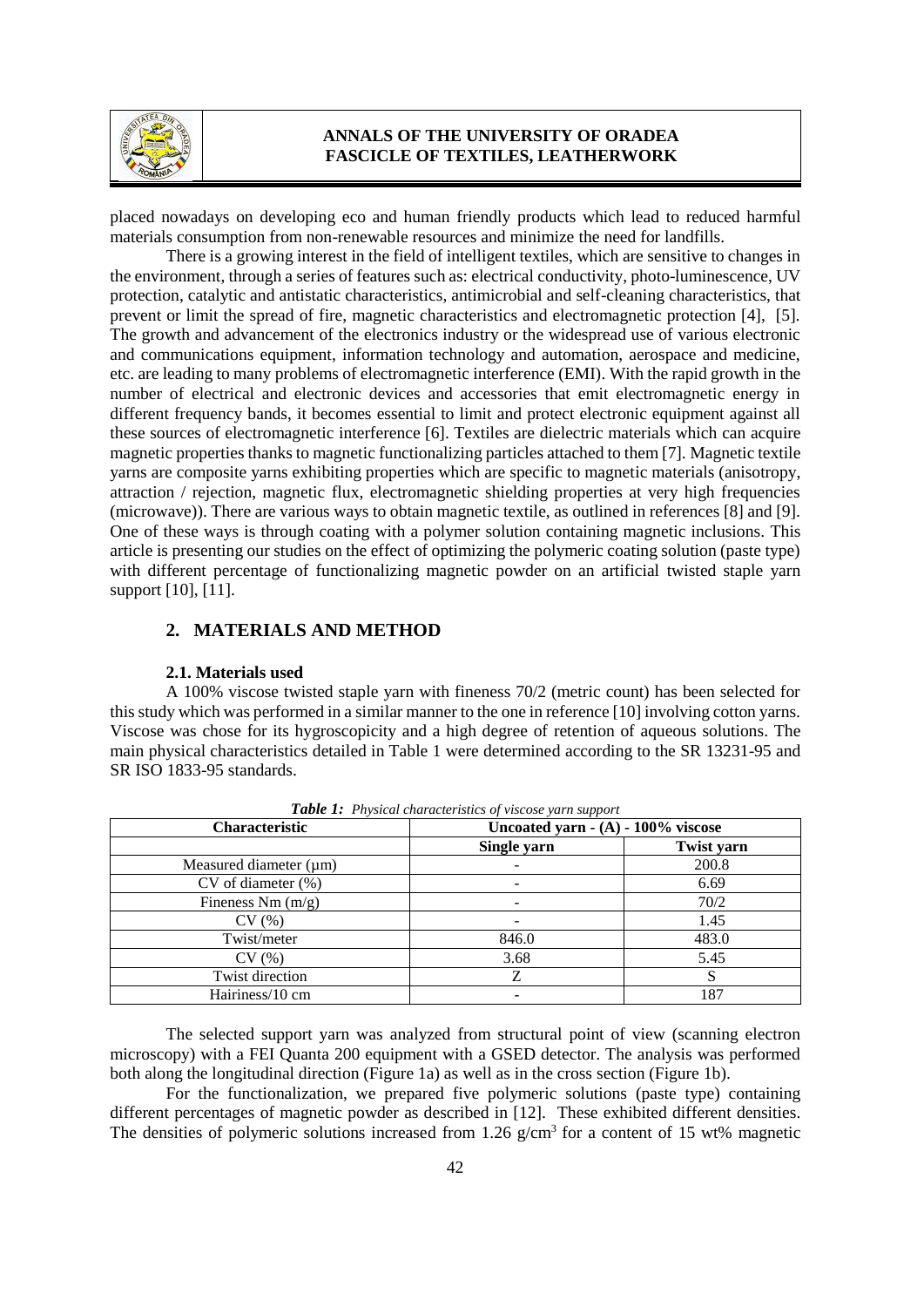

powder up to 1.69  $g/cm<sup>3</sup>$  for a content of 45 wt%. We used polyvinyl acetate (PVA) and polyurethane (PUR) as binding polymers, micrometric sized barium ferrite powder  $(BaFe_{12}O_{19})$  - BF as functionalizing hard magnetic material and glycerine (G) as recipe plasticizer. BF has magnetic residual in the absence of an applied magnetic field in addition to excellent chemical stability and corrosion resistance [13], [14], [15], [16]. The mixtures were used for coating of viscose support yarn. In accordance with experimental optimization plan described in [10] and followed in the preparation of the coating solutions, coating of the viscose support yarn A lead to the following magnetic inclusions: A1-15 wt%; A2-20 wt%; A3-30 wt%; A4-40 wt%; A5-45 wt%.



*Fig. 1a: Support yarn - SEM longitudinal position Fig. 1b: Support yarn - SEM cross section* 



## **2.2. Methodology**

The viscose yarn was coated using an in-house setup which allows deposition of micrometric thickness polymeric paste layer on the yarn surface. An applied magnetic field is inducing orientation of the magnetic particles included in the paste. The constant magnetic field is generated by a DC electromagnetic induction bobbin with air gap [11]. The coating process was performed at ambient temperature. After coating, the yarn leaves the deposition room through a calibration system of spinneret type and arrives at the hot air dryer and fixing system.

#### **3.RESULTS AND DISCUSSION**

#### **3.1. The adhesion mechanism**

The physical characterization using SEM showed a strong adherence between the polymeric solution and the viscose support yarn. Compared to our previous research, where we used cotton as support yarn, the use of viscose allows a deeper penetration of the polymeric solution in the yarn fibers [10]. This is due to higher hygroscopicity and hairiness of the yarn. SEM images evidenced the fact that the polymeric solution penetrated more than 1/3 of the yarn diameter. The air gaps between fibers that were not bonded by coating solution were present only in the center of the yarn. The coating layer was eccentric to the yarn axis. Figures 2 a-e show SEM images of the cross sections of the coated yarns: A1 (Figure 2a), A2 (Figure 2b), A3 (Figure 2c), A4 (Figure 2d), A5 (Figure 2e).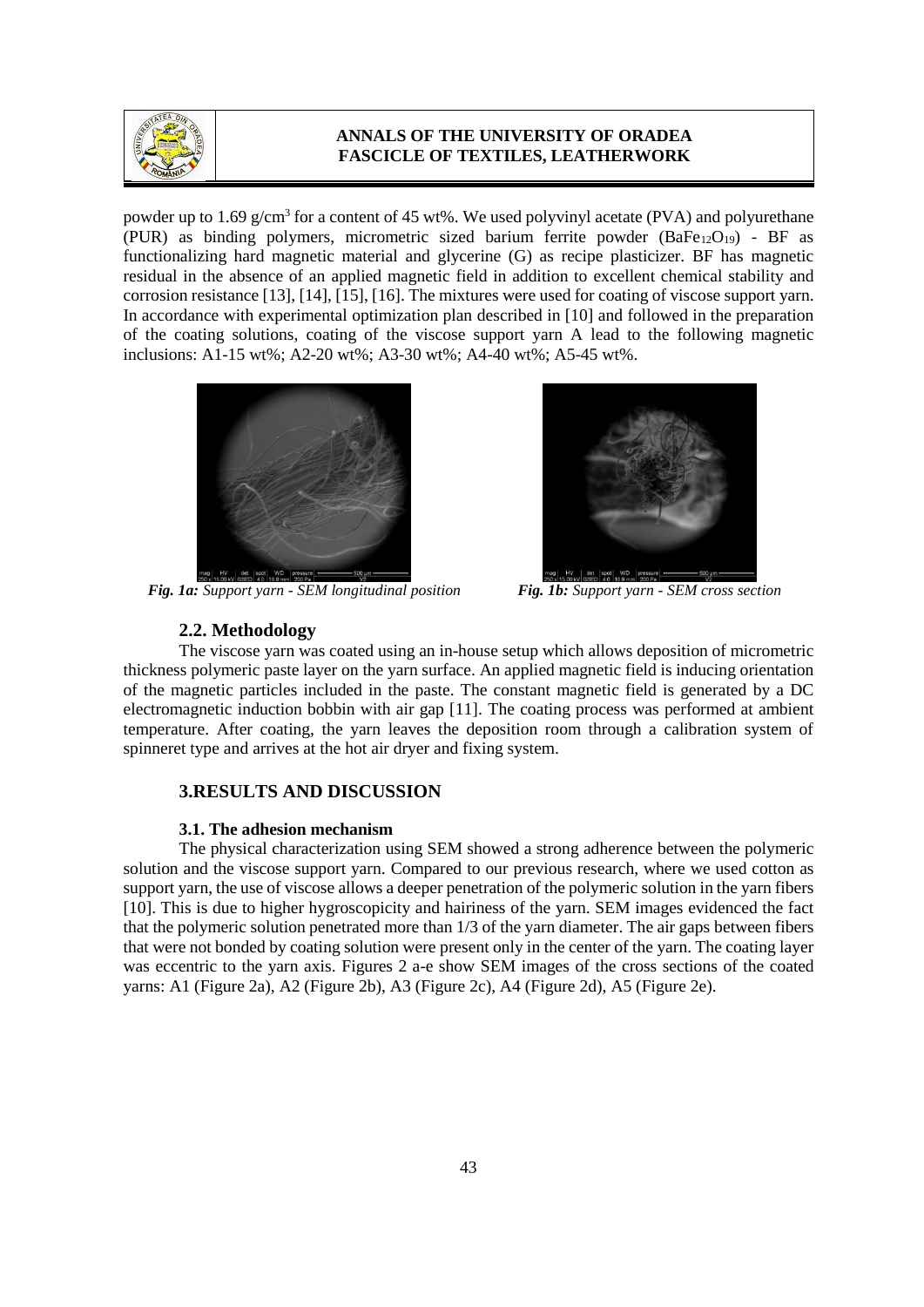



The size of barium ferrite magnetic inclusions was in the range 300 nm - 1.3 µm. From the SEM structural characterization we concluded that coating solutions with smaller amounts of magnetic powder penetrated more into the structure of the yarn, leading to a thinner layer, than solutions containing a higher percentage of the magnetic inclusions. In the latter case, the polymeric solutions become more viscous and thus penetration into the yarn structure is smaller which means a thicker layer at the surface of the yarns.

Table 2 shows that the apparent measured diameter of the coated yarns increases from 289,6 µm in A1 to 354,4 µm in A5. The increase is linear and directly proportional with the amount of magnetic inclusions in the coating solutions.

The degree of charging of these 5 coated yarns was also increasing by ~81% in the case of A1 and by more than 83,7 % in case of A5 which has a higher content of magnetic inclusions. The degree of charging was calculated using equation 1.

$$
D_c = \frac{m_{Ai} - m_A}{m_A} \cdot 100\%
$$
 (1)

where:

- $D_c$  degree of charging;
- $m_{Ai}$  coated yarn mass (i=1÷5), g/m;
- $m_A$  uncoated yarn mass, g/m.

The mechanical characteristics of both uncoated and coated support yarns were obtained with a Tinius Olsen H5KT tensile testing machine. The average values of the breaking strength and elongation at break, shown in Table 2, have been performed according to EN ISO 2062/2010.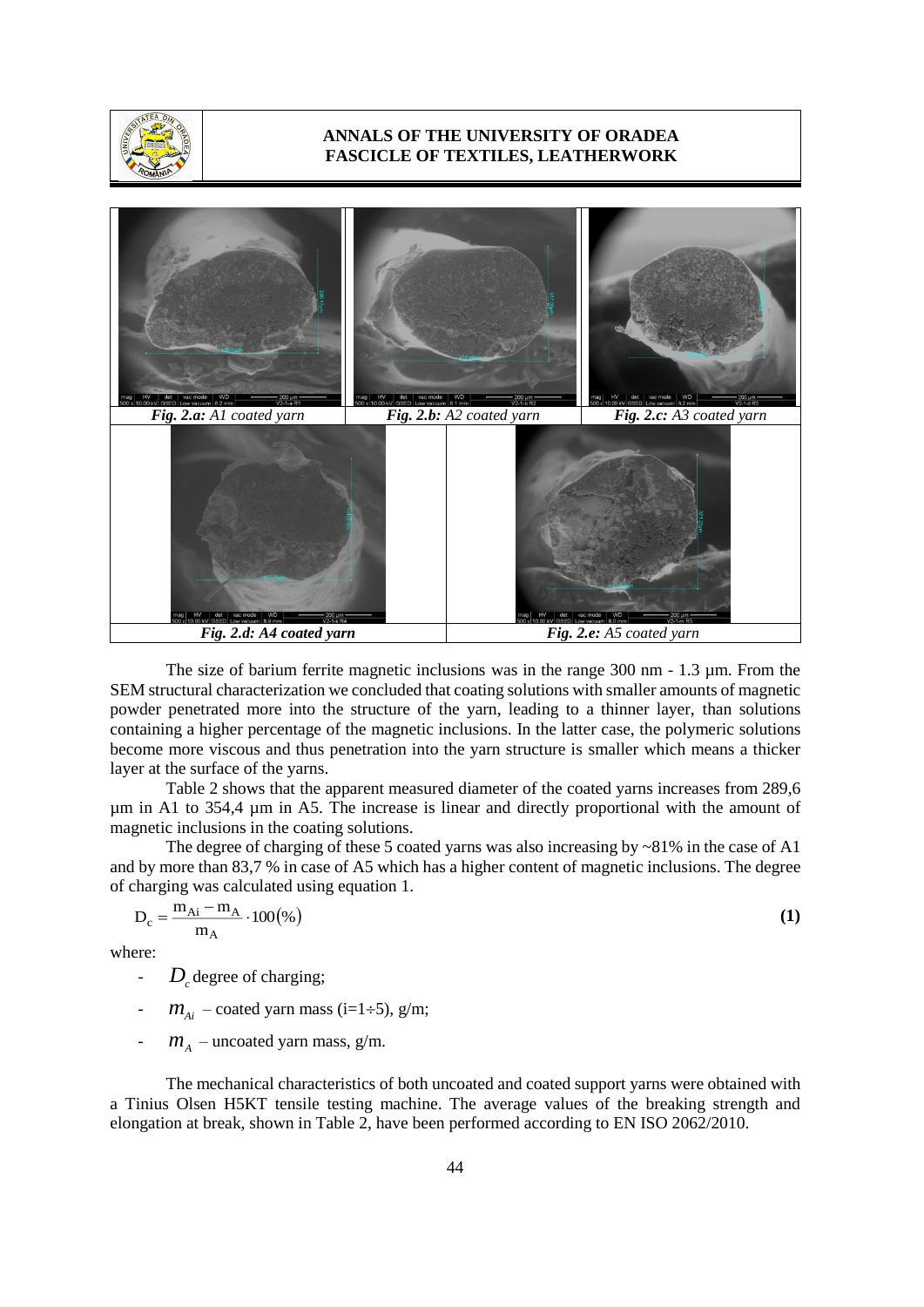

| <b>Characteristics</b>     | <b>Uncoated Yarn</b> | . <b>. .</b> .<br><b>Coated Yarn</b> |       |               |       |                |
|----------------------------|----------------------|--------------------------------------|-------|---------------|-------|----------------|
|                            | A0                   | A1                                   | A2    | $\mathbf{A}3$ | AA    | A <sub>5</sub> |
| Measured diameter          | 200.8                | 289.6                                | 302.0 | 324.8         | 348.0 | 354.4          |
| $(\mu m)$                  |                      |                                      |       |               |       |                |
| CV(%)                      | 6.69                 | 7.7                                  | 7.99  | 11.0          | 11.69 | 12.49          |
| Degree of charging (%)     | -                    | 81.09                                | 81.26 | 81.38         | 83.35 | 83.72          |
| Breaking strength (N)      | 6.75                 | 7.58                                 | 7.25  | 7.18          | 6.75  | 6.58           |
| Elongation at break $(\%)$ | 11.44                | 13.73                                | 13.07 | 12.38         | 11.09 | 11.48          |

*Table 2: Physical characteristics of uncoated support yarns and coated yarns*

The breaking strength was higher for A1, A2 and A3 coated yarns than for the support yarn and increased slightly with the magnetic inclusion content  $(15wt% \div 30wt%$  magnetic content). This is due to the fact that the thicker coating layer bonds stronger to the fiber components than the thinner one. For a higher magnetic inclusion content  $(>30 \text{ wt\%})$ , the strength decreased because the magnetic layer became stiffer. On the other hand, an increased coating layer thickness leads to a decreased elongation to brake of the yarns.

## **4.CONCLUSIONS**

The design and development of the coated yarns with hard ferrimagnetic inclusions in polymeric matrix represents a new approach of functionalized textiles with potential applications in EMI shielding of electronic devices. In this research the support yarn was an artificial 100% viscose staple yarn with metric count 70/2 designed for woven fabrics.

Five coating solutions with various mass percentages of magnetic powder, varying in range from 15% to 45% wt, two polymers in liquid state and glycerine have been used to optimize the coating solutions. The binding polymers in the coating solutions showed a very good adherence to the viscose yarns due to high hygroscopicity and hairiness of the yarns. The solutions penetrated deep in the yarn structure without air gaps between fibers in coated layer.

From the physical characterization of the coated yarns we concluded that both the diameter and the degree of charging depend on the percentage of the magnetic inclusions in the coating solutions. Both properties exhibit a linear variation with the magnetic content.

The breaking strength of the coated yarns was higher up to a certain degree of charging value (< 82%) than the breaking strength of the support yarn and then decreased directly proportional with the increasing of magnetic content.

*This work was supported by the grant No.109/2017 from Experimental Demonstration Projects PN-III-CERC-CO-PED-2016.*

#### **REFERENCES**

[1] Alagirusamy, R., & Das, A. "*Technical Textile Yarns - Industrial and Medical Application*", Woodhead Publishing Series in Textiles, 2010.

[2] Hongu, T., Phillips, G. O., & Takigami, M., *"New millenium fibers"*, Cambridge, England: Woodhead Publishing Limited in association with The Textile Institute, 2005.

[3] Dias, T. "*Electronic Textiles - Smart Fabrics and Wearable Technology*", Woodhead Publishing Series in Textiles - The Textile Institute, 2015.